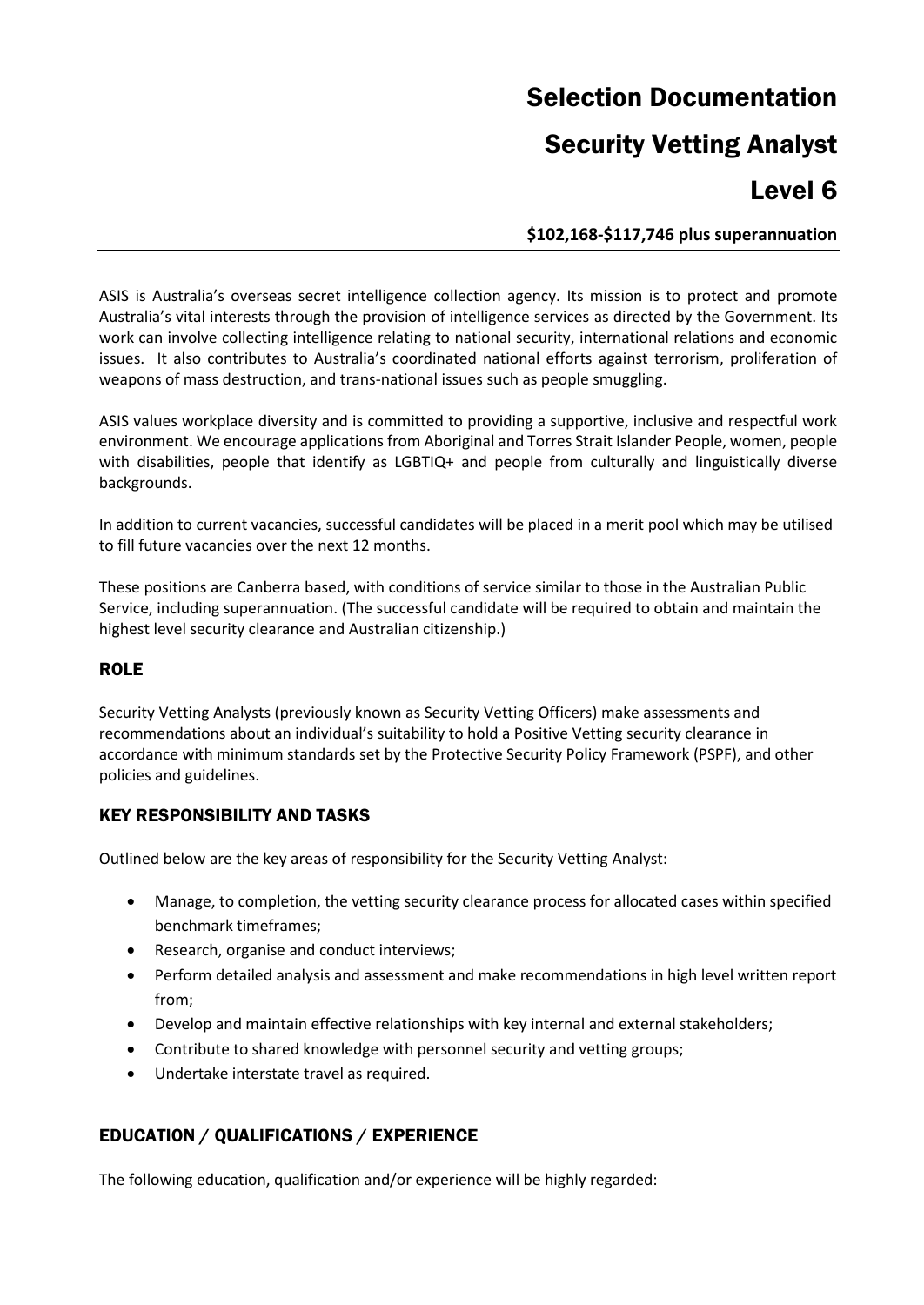- Demonstrated high level reasoning and problem solving skills;
- Excellent verbal and written communications skills e.g clear, succinct and confident communicator in a range of situations, including vetting interviews;
- Comprehensive report writing skills;
- Demonstrated understanding and experience in dealing with cultural and social sensitivities (ability to find common ground and effectively build rapport, relationships and networks with people, regardless of their background, age, gender or ethnicity);
- A Diploma in Personnel Security (Vetting), a Cert IV in Government (Personnel Security), or the ability to complete a Cert IV; and
- A current driver's licence, ability and willingness to drive in the city or country areas.

# SELECTION CRITERIA

Candidates are not required to provide a separate written response to the ILS capabilities (below), however, candidates are encouraged to consider the below selection criteria when preparing their application, as each candidate will be assessed on their ability to demonstrate behaviours aligned to the competencies for the position.

For more information on the ILS, tips on applying for jobs in the Public Service, go to the APSC website found at [www.apsc.gov.au.](http://www.apsc.gov.au/)

#### Supports Strategic Direction

- Supports shared purpose and direction;
- Thinks strategically;
- Harnesses information and opportunities; and
- Shows judgement, intelligence and common sense.

#### Achieves Results

- Identifies and uses resources wisely;
- Applies and builds professional expertise;
- Responds positively to change; and
- Takes responsibility for managing work projects to achieve results.

#### Supports Productive Working Relationships

- Nurtures internal and external relationships;
- Listens to, understands and recognises the needs of others;
- Values individual differences and diversity; and
- Shares learning and supports other.

#### Displays Personal Drive and Integrity

- Demonstrates public service professionalism and probity;
- Engages with risk and shows personal courage;
- Commits to action;
- Promotes and adopts a positive and balanced approach to work; and
- Demonstrates self-awareness and a commitment to personal development.

#### Communicates with Influence

- Communicates clearly;
- Listens, understands and adapts to audience; and
- Negotiates confidently.